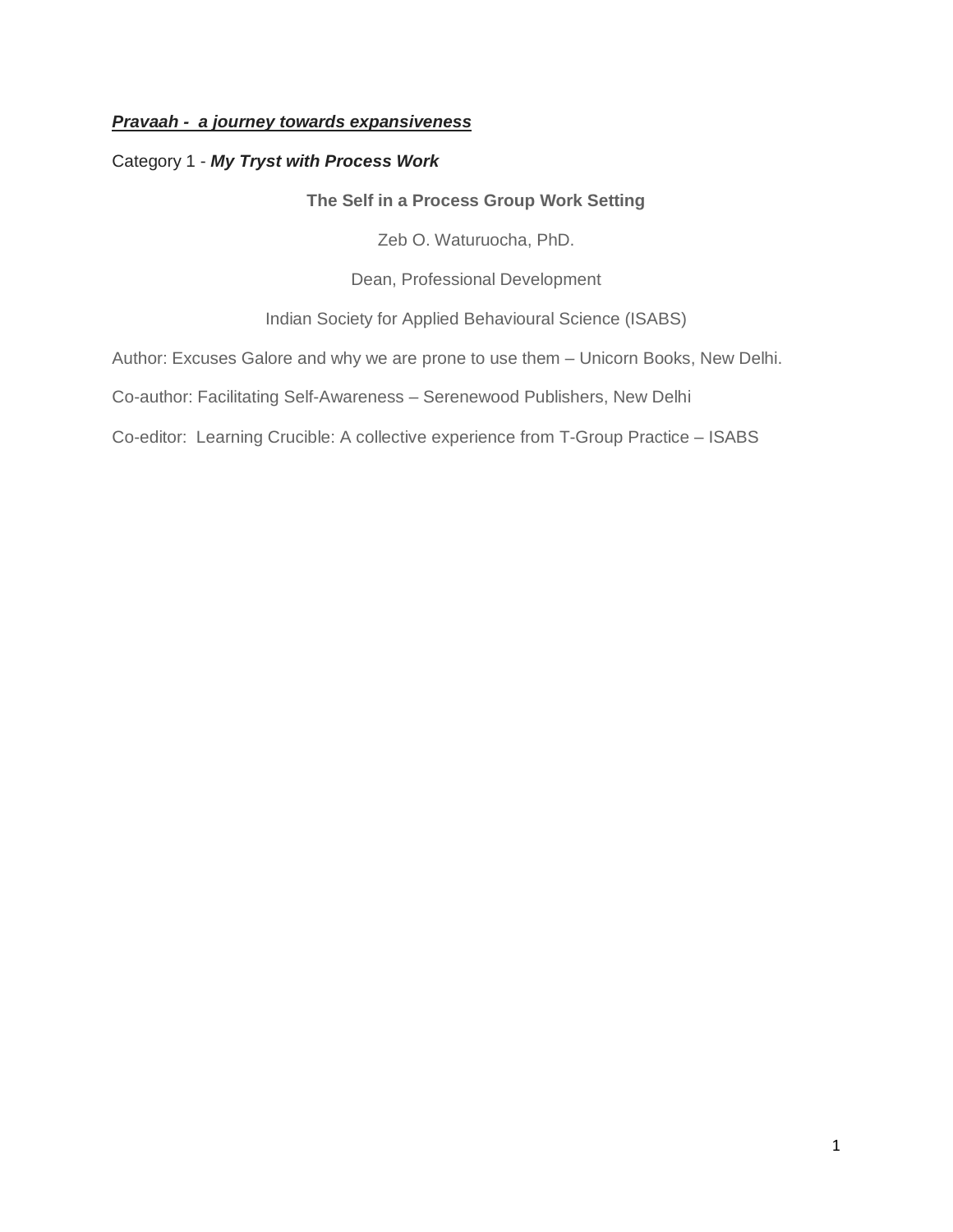#### Preamble

## What is Process Work? 1

Process Work is an interdisciplinary and interactive method of working with self and others in the relationship challenges of daily living. It offers attitudes and skills to facilitate transformation and growth and facilitates both individual and collective change processes. With embodied learning and increasing awareness at its heart, Process work is underpinned by the multi-dimensional framework and philosophy of deep democracy, which has embracing diversity at its core, and provides helpful tools and frameworks for facilitating teams, organisations and communities. Process Work is awareness based – a transformation and growth facilitation method, which can be adapted and implemented in a wide range of ways; from leadership training to the facilitation of diversity and conflict in relationship, groups, organizations and public events. It also supports individuals and families experiencing challenges, illness and loss. Process Work is applied on both individual and collective levels, and perceives the two as interrelated.

- Get to know yourself better
- Establish more conscious relationships with others
- Encourage better communication amongst groups
- Cultivate a culture based on diversity and inclusion
- Develop your own skills and acquire the necessary knowledge to work with organizations,

groups, couples and individuals.

1

My tryst with process work stems from my association with and membership of the Indian Society for Applied Behavioural Science (ISABS), a pioneer institute for applied behavioural sciences in India. ISABS uses the Laboratory Training Methodology also called T-

Group, a Behavioural Modification Model of process work that aims at bringing changes in

<sup>&</sup>lt;sup>1</sup>Adapted from the definition of 'Process Work' by Process Work Institute [https://www.processwork.edu › what-is-processwork](https://www.processwork.edu/what-is-processwork/)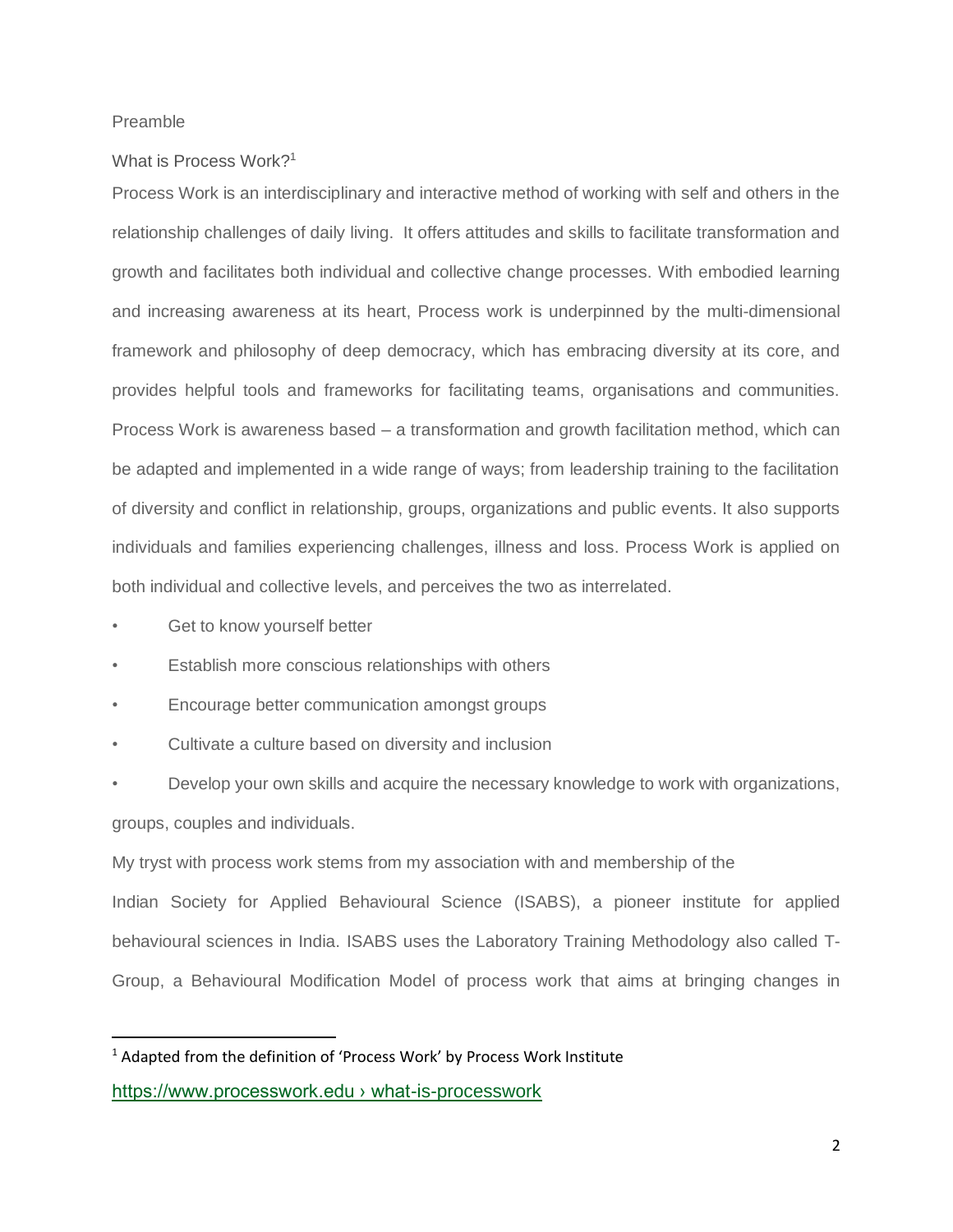behaviour among learners. T-Group and process analysis was accidentally hit upon in 1947 in Bethel, Maine, when a group of Social psychologists including Kurt Lewin, were concerned with the rapid personal and social changes taking place in modern society. T-Group is an educational strategy based primarily on the experiences generated in the various social encounters by the learners themselves and which aims to affect attitudes and develops competencies toward learning about human interaction. It rests on the assumption that the skills of participating in social groups and organizations can be learned through the process of participation.

In this paper, I will share my experience of being in a process work group setting both as a participant, observer, facilitator and co-facilitator for over a decade and half. The entire experience is based on work with several groups of people drawn from different walks of life in India and abroad – corporate, education, social and religious institutions that has directly touched the lives of more than 3,000 people.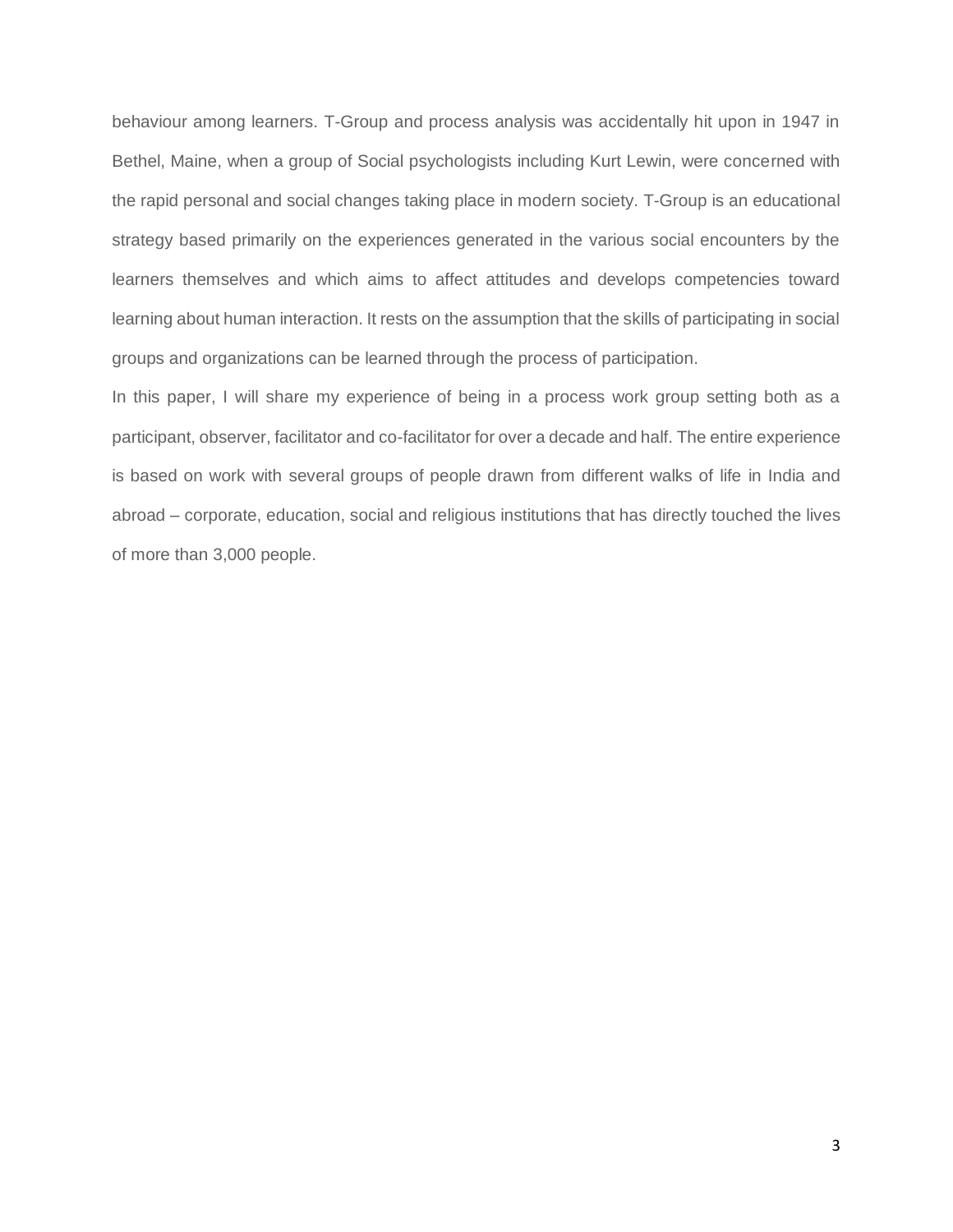#### **I - Introduction**

At all moments in our daily lives, we live in relationship with ourselves (intra-personal), with others (inter-personal) and with the group that we belong to (group relationships). In this relationships, the way we talk and behave impact others and the way others talk and behave impacts us. Getting to know such behaviours and attitudes that support/derail our relationship efforts is vital for our effectiveness and T-Group is one double-loop learning system that offers opportunity for giving and receiving authentic feedback based on the 'here and now' experience of the individual.

Group work is always viewed as process work – a set of activities that when completed, together accomplish the goal of the group. However, group processes are of two types – the structured and the unstructured. In the structured process, the start and the end states and activities are clearly defined while the unstructured process has a start, but the activities and tasks are not defined and the end state is not predictable.

Process work in ISABS follow the unstructured approach where, Time, Task and Territory rule the roost and "Here and Now", the existing reality of the group.

The approach calls for

**Collaborative:** Each item of the issues that emerge in the group requires the collaboration of other group members by way of information gathering, experience sharing and/or listening.

 **Content-Intensive**: Decisions are based on lots of information from people of diverse experiences, walks of life, places and values as the people in the lab represent all these.

 **Analysis-driven**: There is no single answer or end-result in this process as conclusions on each step is driven by the shared experiences of the group members.

**Dynamic**: There is no single way to complete this process. Each next step depends on the previous one, and could be completely different every time you run the process.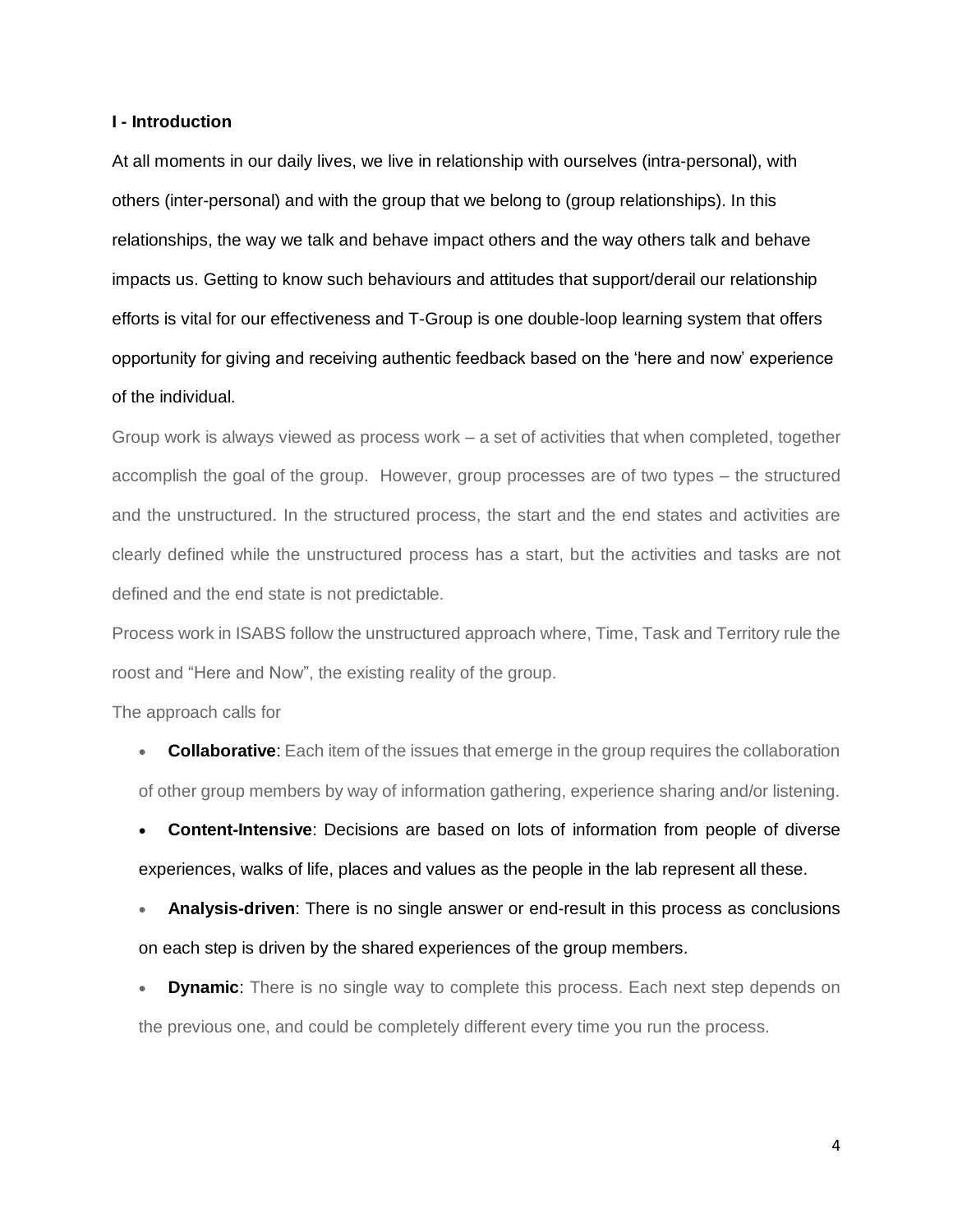The unique and intriguing feature of this methodology is the coming together of the microcosm of society/organisation unknown to each other with a seemingly passive facilitator but experience unprecedented bonding at the end of the programme.

## **Assumptions, objectives and concepts/philosophy**

The assumptions of this approach is succinctly presented by Rolf Lynton a co-founder of ISABS who set up the Aloka institution in Mysore 1957, "No new knowledge can assist the young pioneers until they could become more flexible instruments of change. At Aloka, the leader puts himself for the first time in an exposed position. Under pressure from his colleagues, he is forced either to become more sensitive to their needs or to resign. The objective is understanding and addressing personal needs to putting them together for the achievement of purpose.<sup>2</sup> The Johari Window which talks about open, closed, secret and unknown windows of individual behaviour and communication provides the ideal concept/philosophy to this approach.<sup>3</sup>

**II - The Need Hierarchy in a process work group** 

The dynamics in small group setting is interesting. At the beginning of the meeting, people as $k^4$ 

- What do we do and what are our goals?
- Who am I to be in this unconventional situation and what role do I play
- How can I keep sufficient control over the group to prevent it from doing things, which will make me uncomfortable?

The desire to change is in everybody but the desire to remain the same is higher, unless

- discomforting data presents itself to cause serious discomfort and disequilibria,
- the connection of the discomforting data to important goals, self-perception and ideals cause anxiety and/or guilt, and,

<sup>1</sup> <sup>2</sup> Lynton, R.P. The Tide of Learning the Aloka Experience, London, Routledge and Kegon Paul, 1960.

<sup>&</sup>lt;sup>3</sup> The Johari window is a technique that helps people better understand their relationship with themselves and others.

<sup>4</sup> Reactions on the first day of a laboratory training setting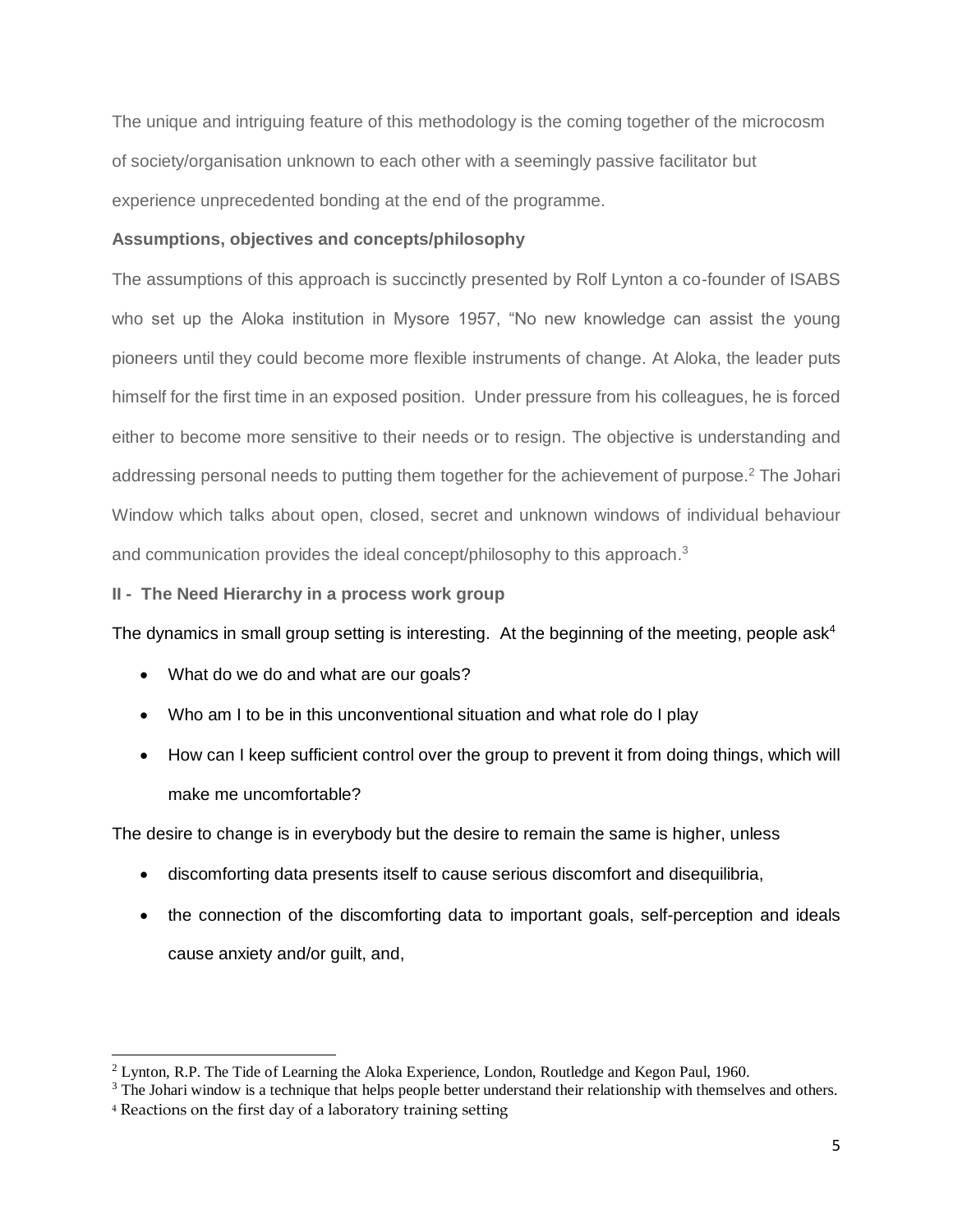• there is psychological safety, in the sense of seeing possibilities without loss of identity and integrity

As the group progresses, and while the need to explore behaviour is accepted, 'push-backs' set in to diminish the needs, curiosity begins to dissolve, intrinsic motivation is dented, cognitive flexibility decreases, emotionality suffers and self-esteem is affected. This learned helplessness is responsible for conformance, socially acceptable interaction and avoidance of threat. This time one can observe participants needing control; people leaning forward to control; safety and approval needs increase. There is the struggle to express discontent, disagreement and lack of understanding all of which suggest how unsure people are about themselves. In so being, people do not give credence to their intuitive ability and creativity (personal agency takes a backseat). The surrender of self-authority is abdication to the influencer's role, and results in inability to take charge of oneself, owning up and standing for what one believes. Even in relatedness, it prevents connecting to the heart as cognitive structure determines one's behaviours.

Some people who attempt to fill the power/leadership vacuum are perceived as dominating or playing the facilitator's role. Some people communicate power through silence, some through confrontation and some through emotional expression of high need for inclusion. Issues of authority, relationship, affectionate need, loneliness, belongingness, competition emerge from time to time as touch-and-go issues while issues that build and destroy interpersonal relationship start to emerge on their own.

As the group continues to meet, familiarity increases, comfort levels establish, relationships emerge and members' interaction move from one of cynicism to belief, from lack of trust to trust, from fear to courage, from isolation to belongingness. These offer the opportunity to express feelings that were earlier difficult to express, explore areas of pain and discomfort without encumbrances. The self in the group is the same everywhere; the degree of association makes the difference.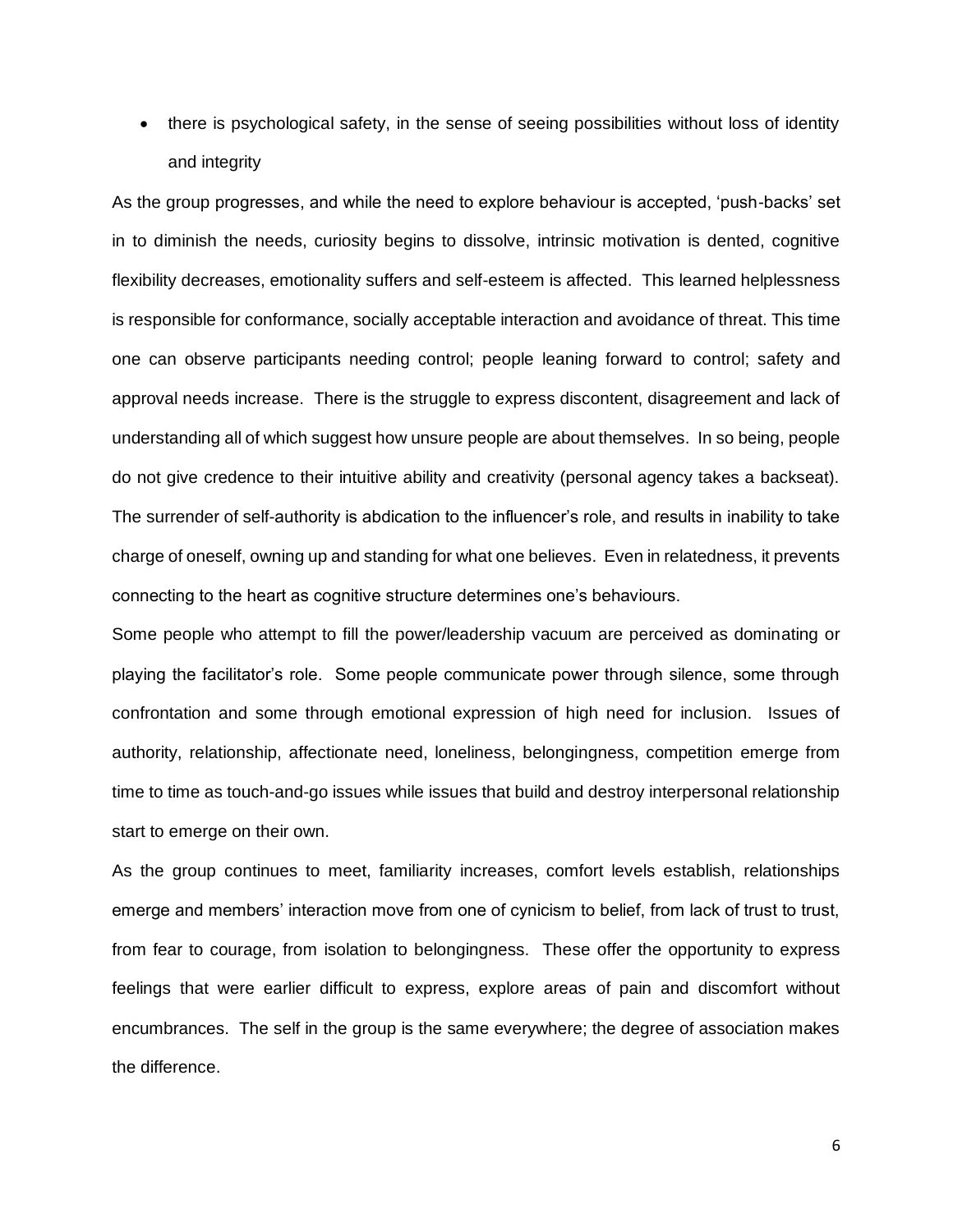The lack of structure and limited involvement of the trainer provides space for the participants to decide what they want to talk about. This results in certain characteristic responses; participants are silent or aggressive or struggle to start discussions or attempt to structure the group's proceedings. By not filling the group's time with answers to these needs, the group eventually begins to notice what is under the tip of the iceberg. Participants experience anxiety about authority and power, inclusion and exclusion, intimacy and loneliness, but these are not stated.



#### **Figure 1: Iceberg Model of an individual in the lab**

However, for personal growth, a deeper dive is needed and individuals need both awareness and development of values and beliefs. This opportunity is met through the laboratory method where, participants interact with each other even on matters that has no relevance in the group.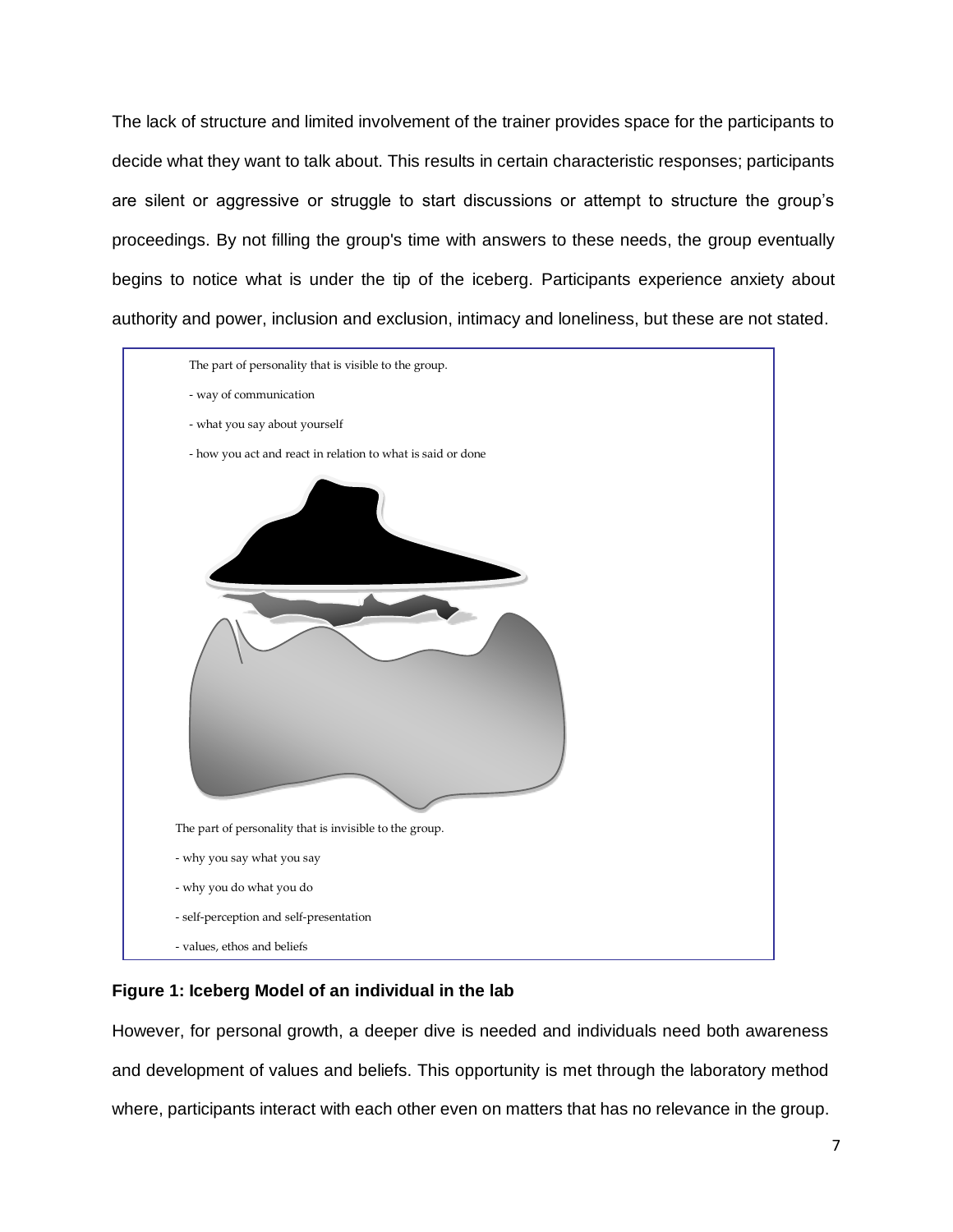It is through these interactions and with the help of the concept of the Johari Window<sup>5</sup> that people give feedback to each other. Joint exploration for uncovering the unknown is activated. This process opens the opportunity for more self-disclosure, more openness to feedback and increased perceptiveness<sup>6</sup>

Looking at what happens in the lab and how it happens, the imagery I get is the reverse of the sketch of Maslow's hierarchy of needs.

- The participant is seated in the group and adjusting his position from time to time to gain familiarity with the environment and get used to the unconventional sitting arrangement (Physiological).
- The need for safety in the group, wanting to know who is who both in person and position, attempting to identify common grounds that can bring them together or give reassurance of support including discussions on place of work and position, work experience….
- The need for identity and belongingness love, affection and being part of the group. This is required if one has to feel safe and do what one wants to do and say what one wants to say.
- The need for self-esteem. The need to be recognised by the group as having the potential to understand, provide clarity, leadership….
- The ultimate aim is Self-actualisation which is the behaviour that drives everything in the group but not apparent as it is protected because of its vulnerability or the inability of the participant to handle if this is revealed to others.

<sup>&</sup>lt;sup>5</sup> The **Johari Window** is the psychological model developed by Joseph Luft and Harrington Ingham, that talks about the relationship and mutual understanding between the group members. <https://businessjargons.com/johari-window.html>

<sup>6</sup> Training Instruments for HR and OD, IInd Edn., Tata McGraw-Hill Publishing Company Limited, 2002, Udai Pareek, pp.98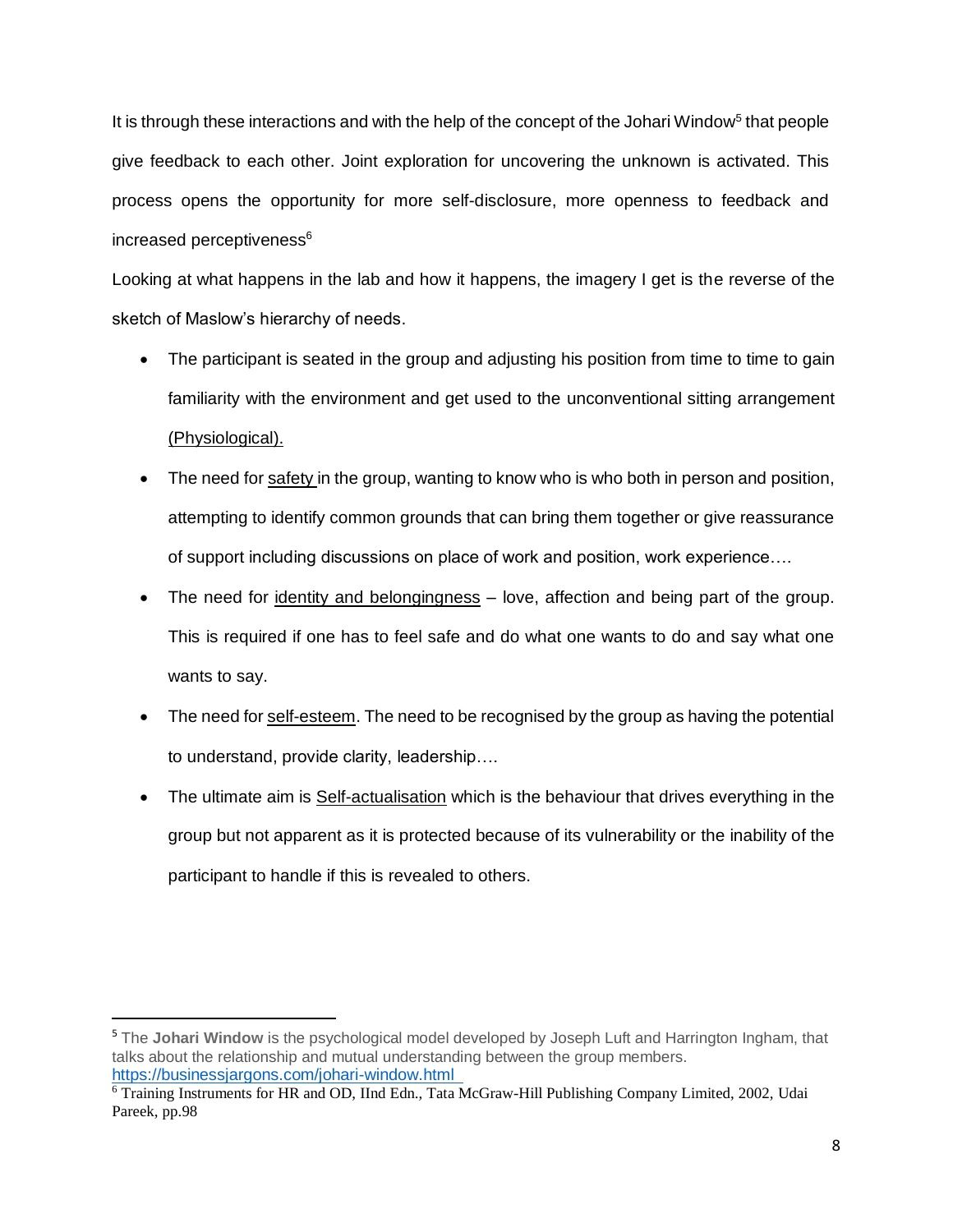

**Adapted from Figure 2: Zeb and Manoj's Model of Need Hierarchy in**

## **T-Groups<sup>7</sup>**

1

Note that in Maslow's case, the drive towards self-actualisation is clear, but in this case, the participant hides it until he/she feels comfortable, trusted by the group, sometimes competing with other participants and sometimes with the facilitator… When the group meets for the first time, especially 'strangers'<sup>8</sup> group, people don't know each other, physical location is the primary drive. Impressions or perceptions play important role at this stage to determine where a person would locate him/herself, for example, women mostly sit near each other – psychological safety.

<sup>7</sup> Facilitating Self-Awareness, Zeb and Manoj; Serenewood, New Delhi

<sup>8</sup> Stranger group is defined as people from different organisations or walks of life, meeting for the first time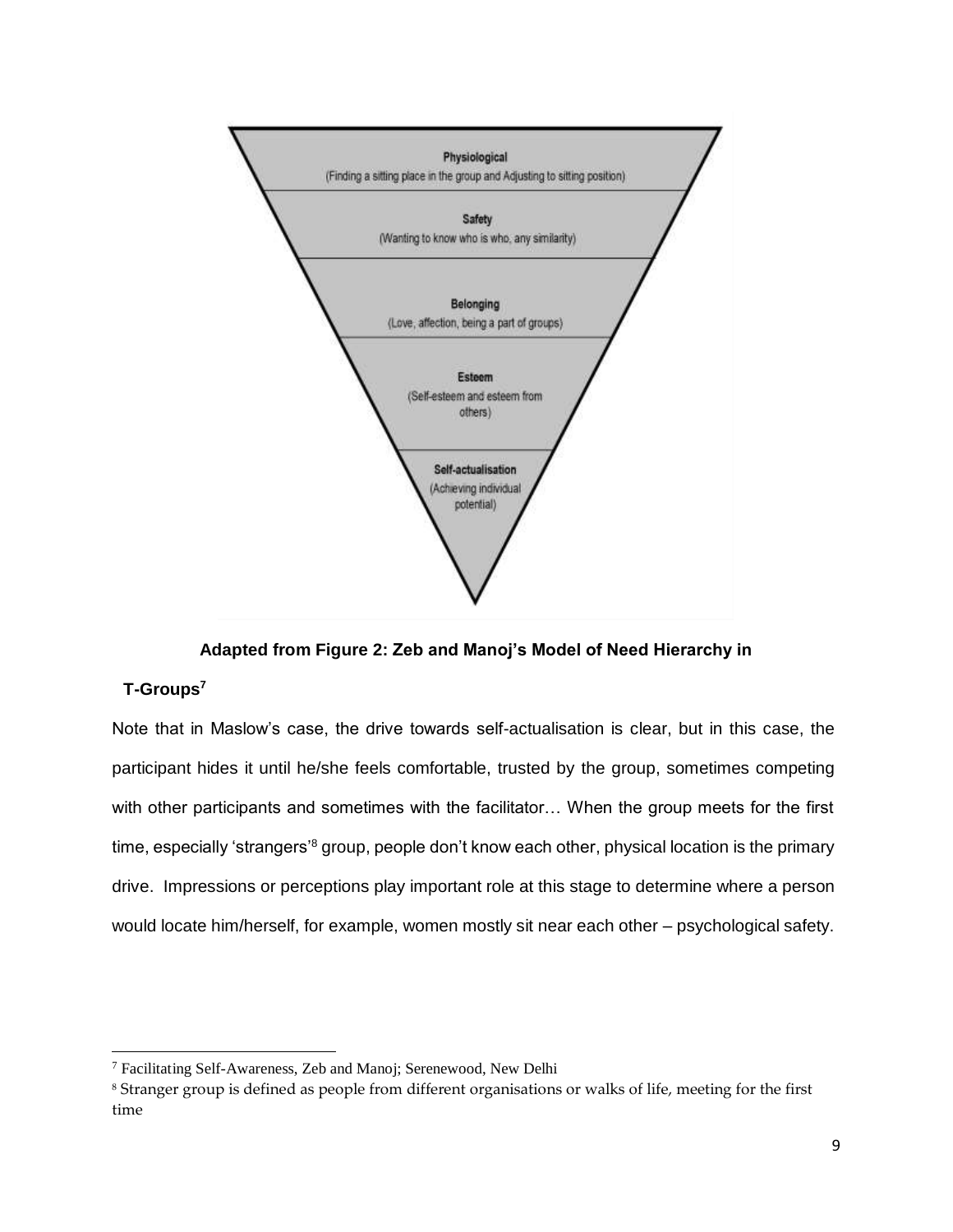In the case of 'cousin'<sup>9</sup> labs people are known to each other or to some others in the group. The initial drive is to sit close to known people.

This methodology actually challenges participants to become aware of what happens to them when there is no one to direct or instruct them. The emptiness experienced in such situation reveals how dependent we are on others for direction and our complacence in our comfort zones as we abhor anything that challenges us to step out from this zone. People experience how their behaviour impacts others and how other's behaviours impact them, in short the system brings people together in small groups for the purpose of studying their own and others' behaviour.

The work of the group is process rather than content oriented and focus is on the communication of feeling rather than information, opinions or concepts. Feedback is on behaviour rather than on the individual and focuses more on the impact of the behaviour rather than questioning the 'why' of the behaviour. This is a place where one learns how to separate the "behaviour" from the individual and individual can well condemn his/her own behaviour when he becomes aware of the impact on him/her or others.

Working with different groups of people including students, teachers, corporate executives, social sector employees, homemakers, over these years, I have captured the diagram below as an indication of the behavioural cycle in a process lab.

1

<sup>9</sup> Cousin group is defined as people from the same organisation or walks of life, meeting each other more than the first time.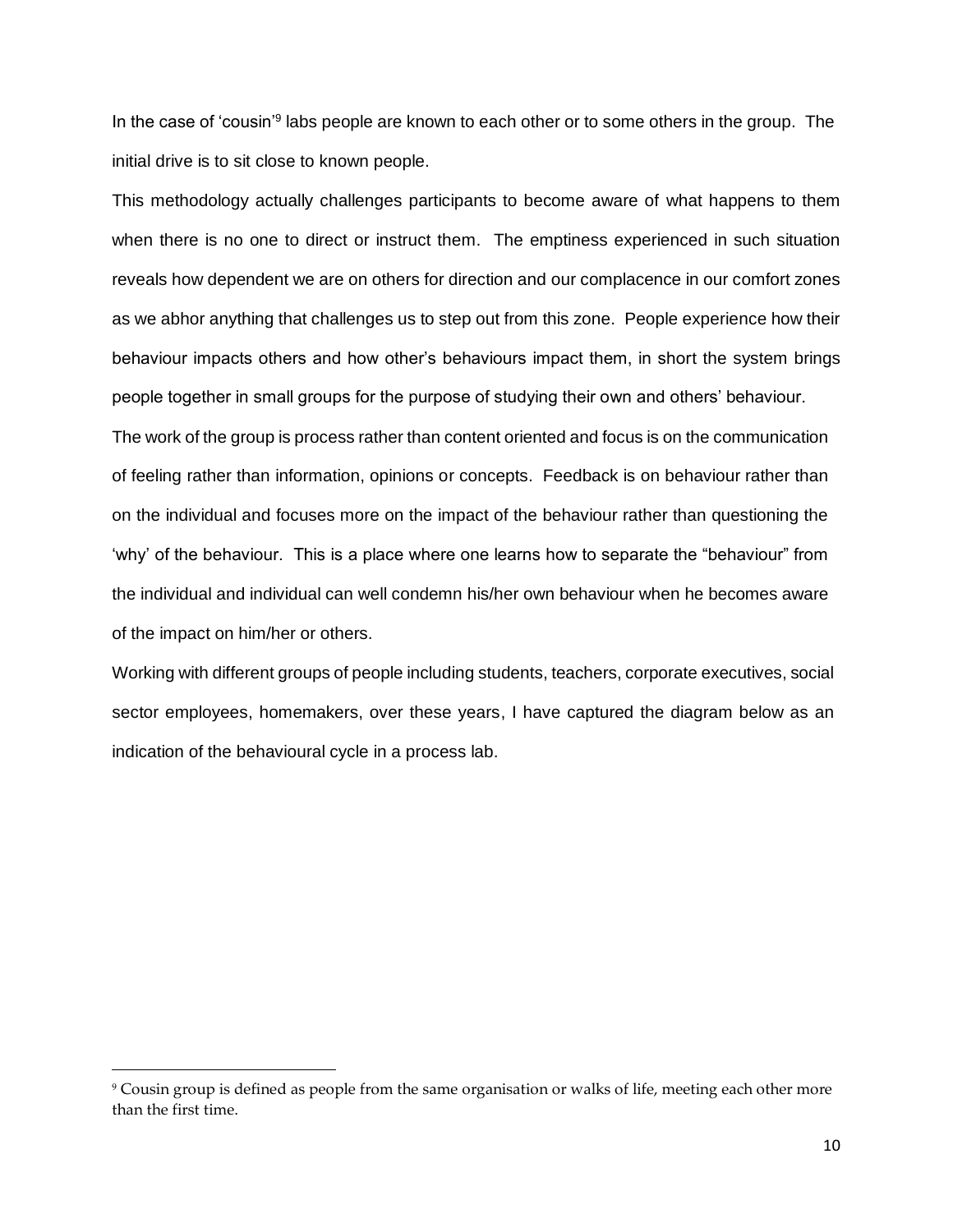

#### **Figure 3: Zeb and Manoj's Model of Behavioural Cycle in a Process Lab**

In the first stage of the cycle the individual is quite

i. Apprehensive especially when the facilitator pleads inability to know what would happen and having nothing to offer.

ii. Angry - feeling of being non-productive as people just sit and stare at each other.

iii. A sense of **Helplessness** – knowing that the process can be useful but not knowing how to go about it. Learned behaviour has become a bottleneck to navigate the confusion.

iv. The transition to Understanding the process. The unlearning and learning to learn in the process begins to emerge. The process and how it can be utilized to drive individual and group learning becomes clearer.

v. Dealing with Fear of sharing feelings that could cause unintended impression from others. The struggle is to decide what to share and how personal he/she can become.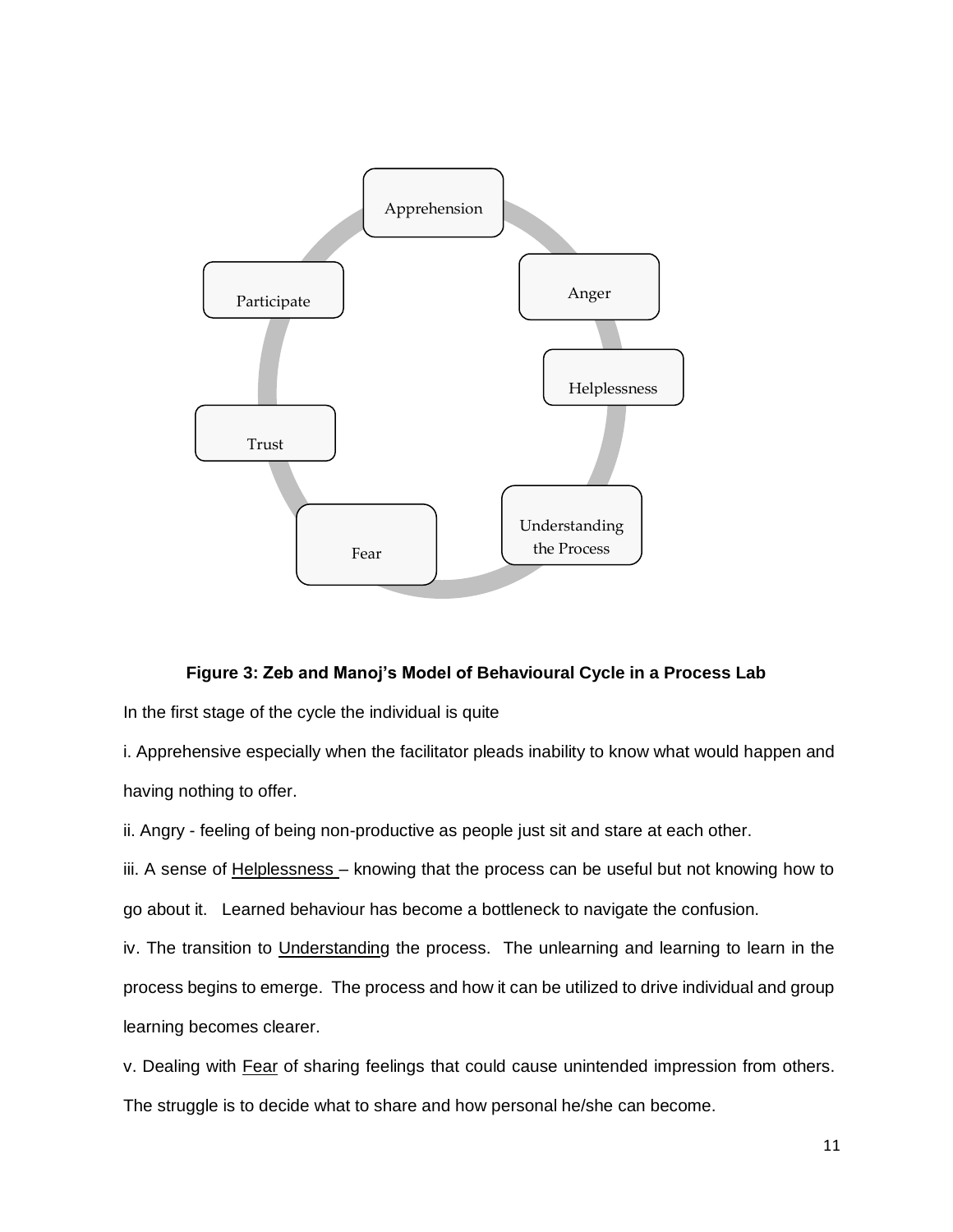vi. Facilitator's subtle participation encourage role models in sharing feelings, Trust starts to build and others take turns in sharing their emotions.

vii. Group members become comfortable with each other as Trust drives the behaviour, Participation increases. However, some participants may still be sitting on the fence and testing waters. The group then will try to get them involved.

The group is now in a hurry to experiment in the consciousness that if they miss this chance there is a possibility that they will not be able to do it again. Depending on forces, such as, the dynamics of the group, the past experience and competence of participants, and the skill of the trainers -- the group, to some extent, usually develops a sense of itself as a group, with feelings of group loyalty. This can cause groups to resist learning opportunities if they are seen as threatening to the group's self-image. It also provides some of the climate of trust, support and permission needed for individuals to try new behaviour.

As an individual participant begins to experience some degree of trust (in him/her, the group and the trainers) several things become possible - The participant may notice that his/her

- feelings and judgments about the behaviour of others are not always shared by others.
- interpretation of supportive or threatening was not experienced in that way by others.
- response to authority, acceptance and issues of affection is different from that of others.
- individual differences emerge in how experiences are understood.
- scope to try new behaviour or another way of doing the same thing.
- Openness to and asking for feedback has increased
- independence and personal power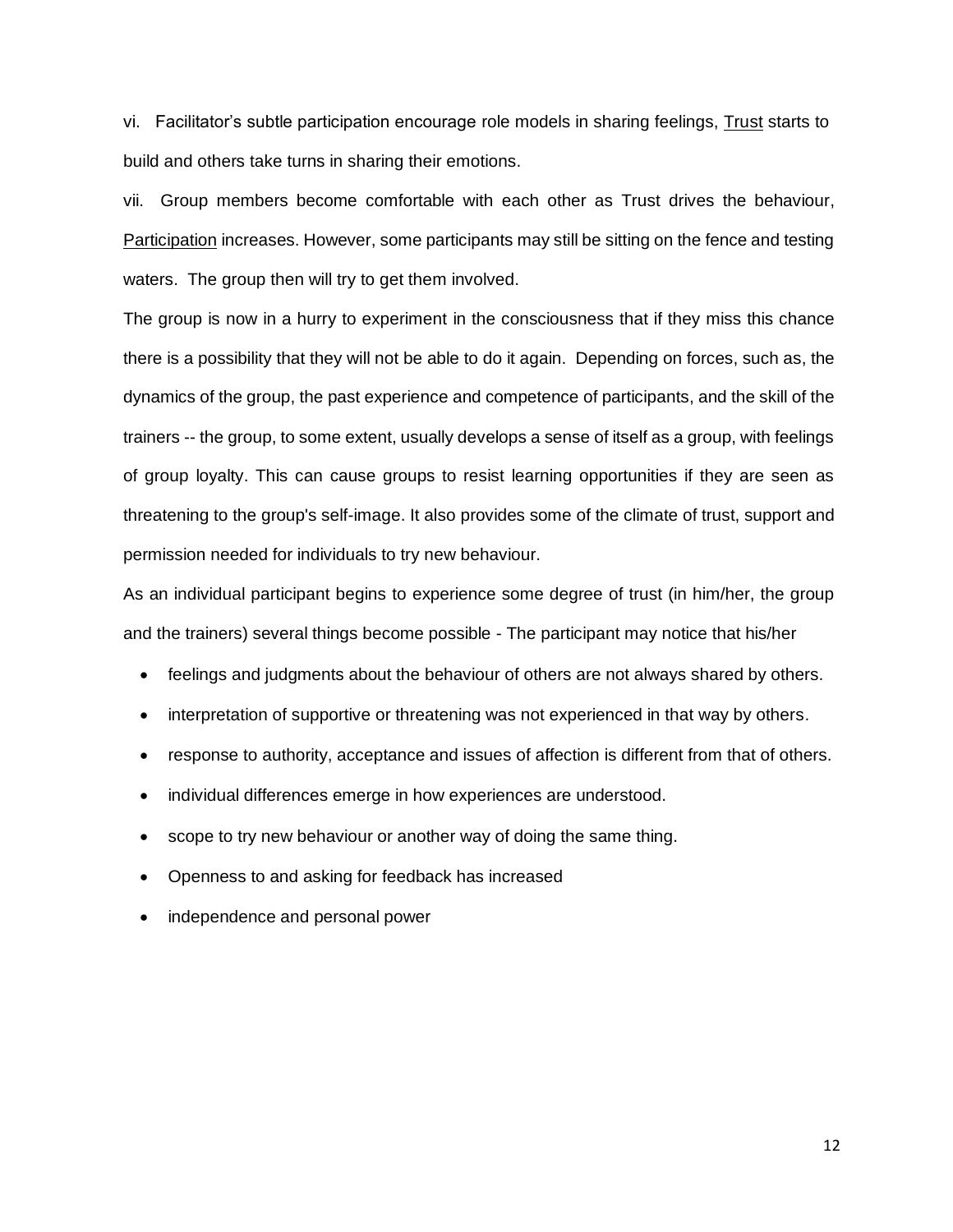## **One way of describing what may happen for a participant is -**

- Unfreezing habitual responses to situations this is facilitated by the participant's own desire to explore new ways of behaving and the trainer staying non-directive, silent, and providing little structure or task agenda
- Self-generated and chosen change by the participant. Experiment with new behaviours - Practice description not evaluation
- Reinforce new behaviour by positive feedback, participants' own assessment of whether what is happening is closer to what she/he intends, supportive environment, trust development



**Kurt Levin's Theory of Unfreeze- Move – Freeze**

#### **Figure 4: Kurt Levin's Theory of Unfreeze-Move-Freeze Transmission**

The process requires that the individual suspends all assumptions, interpretations and judgments. This is the requirement that makes it difficult in the beginning because of the learned behaviour that each one brings into the group. The pressure of not knowing what to do or say,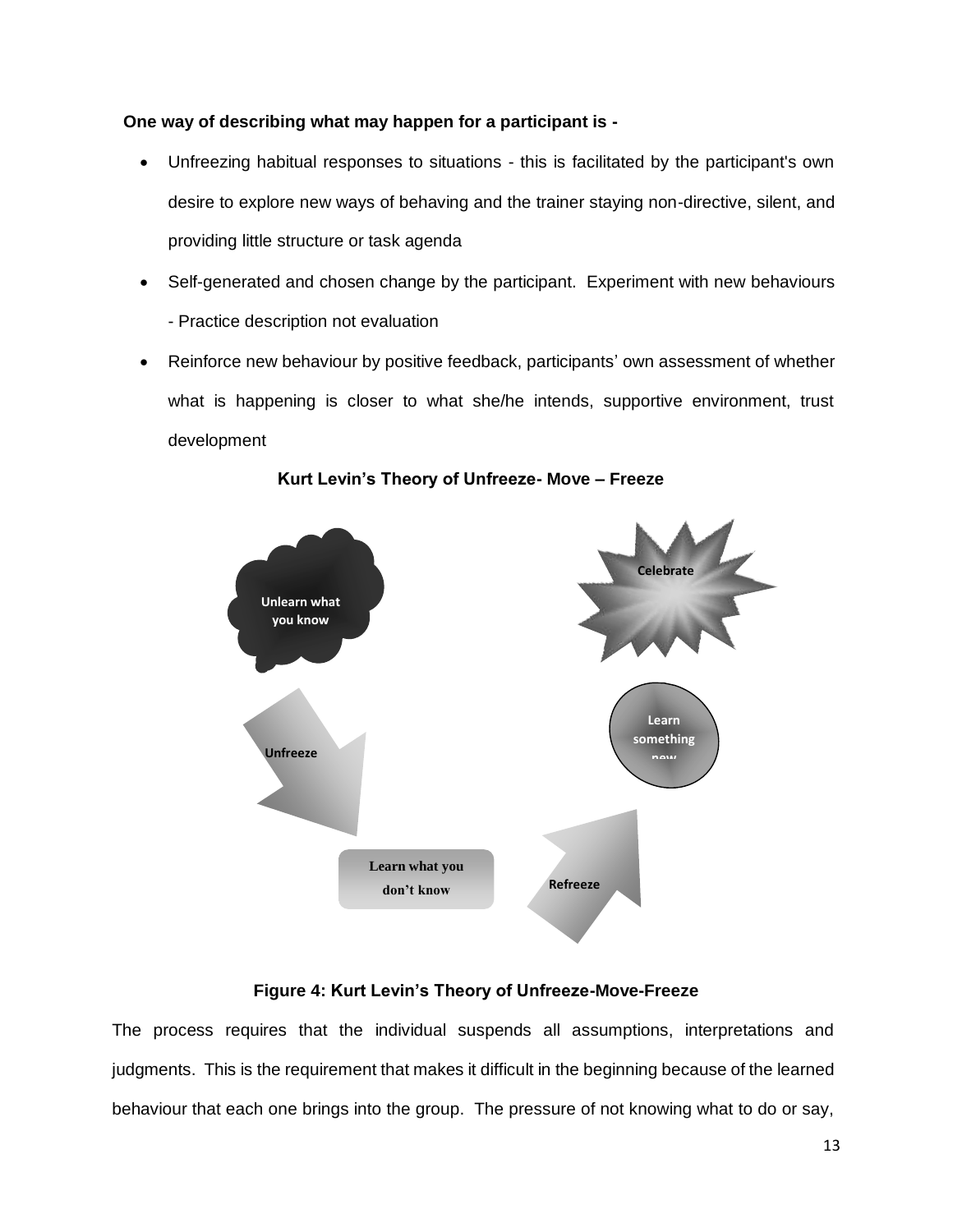causes the individual to accept whatever comes up as a relief intervention. In the process, new ideas start to emerge, new and reinforced awareness percolate and the individual is learning something now. The new learning is not a replacement of existing knowledge or skill but bringing to the awareness of the individual that alternatives are available from which the individual can make choices.

#### **Case I. Personal Experience**

I was recommended by a member of NTL, USA to attend a process lab in ISABS. I had gone with the sole intention to pick tools to brush my training styles to enhance my training effectiveness. I was shocked to notice that I stood out as the only person of African origin in a group of almost 200 people. This shock did not last long as I had good perception of myself and my ability to outclass people irrespective of what they think about themselves. When we went into the small group and the facilitators had nothing to offer, I became **apprehensive** of the situation and wondered if I would meet my need. Remembering how much I have spent from my pocket for this course and nothing was happening **angered** me so much that by lunch I lodged a complaint to my wife and told her that I would come back the same evening. She did advise me to stay on as no knowledge would be a waste. However, I was still clueless as to what it is all about and how to go about it. This **helplessness** was confounded by the fact that I was just a group member inside the lab and not outside. I could not understand the process nor did I have the guts to ask questions or challenge the facilitators.

After six months when I was invited for the advanced lab, I refused to attend but could not resist the December invitation of that year when my wife shared her new experience of me after attending the first lab. I went to the advanced lab with little bit of hope in **understanding the process** but still **feared** making mistakes and asking questions. I wanted to be accepted by the group and the people, hence, I held myself from those things that I know might push people away from me. I thought I was compromising but later learnt that I was actually understanding the process – impact of behaviour and feedback. It was through these experiences that I started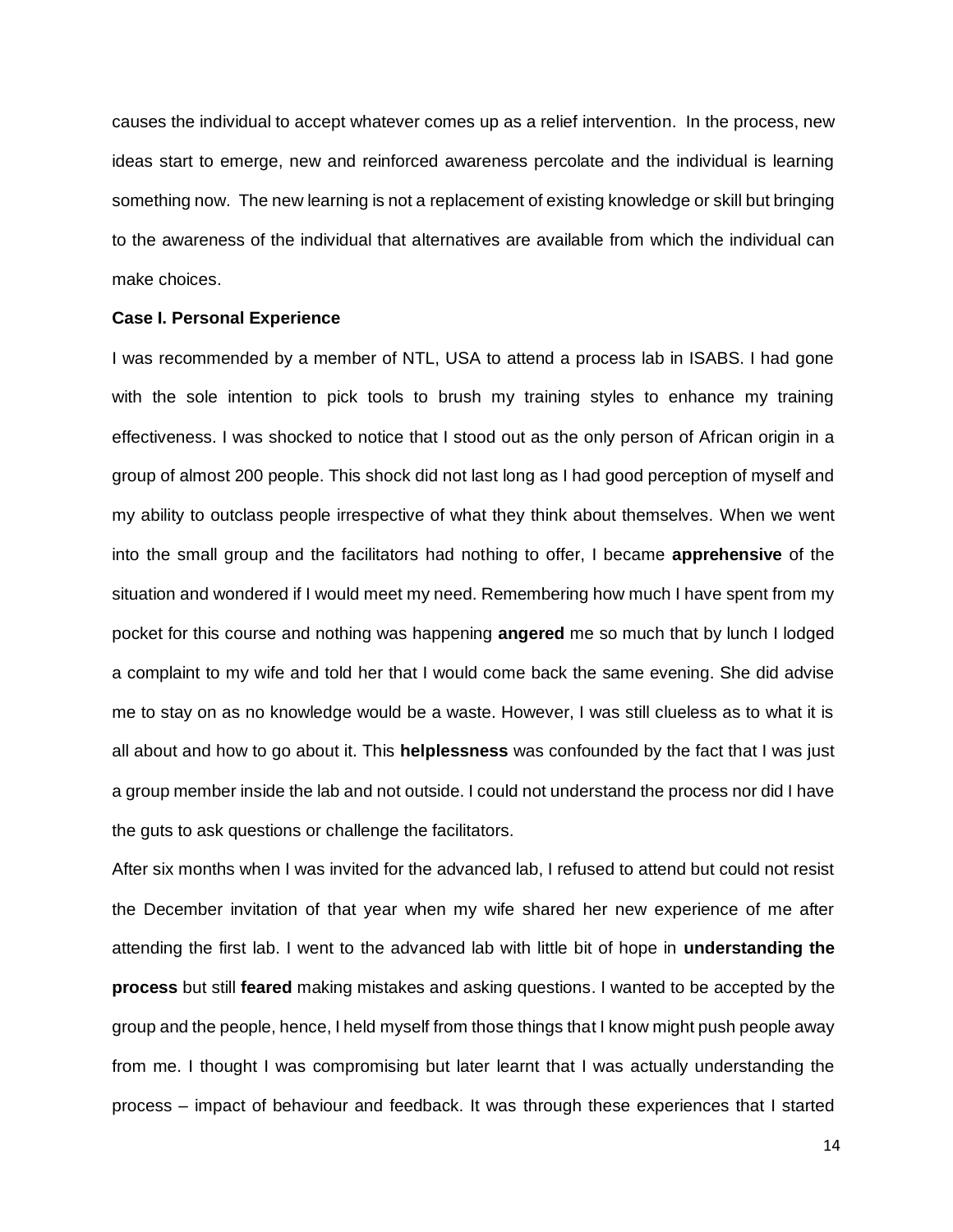# **trusting** this whole process and today, I am not only a **student** but a **practitioner** and **advocate** of the process and the system.

#### **III - The model of Facilitation styles in process work lab settings**

Facilitation is both a skill and an art. It is a skill because one can learn techniques and improve with practice. It is an art because some people just have more of a knack for it than others. Each facilitator leads a group in a unique way because of the mix of their values and norms, psychological make-up, degree of skill and development, plus the objectives and composition of the group, together with the cultural context. Facilitating a group of people from diverse community with different objectives and who do not know each other is not an easy task**.** People differ in their opinions and issues raised by one might not be clear to others. It takes the skill of the facilitator to enable them build a common ground that will tolerate different opinions. The safe haven for the facilitator is the knowledge that process lab is not a solution-centred approach but a helping relationship that can assist people to make their own decisions**.** It takes a certain amount of intestinal fortitude and authenticity to meet the demands of this role. There are multiple modules for process facilitation but the one that I found most effective and the first step in this profess is facilitator self-awareness module. To build a more functional team, a facilitator needs to practice conscious and mindful actions at all times and this is only possible if the facilitator is equipped with her/his own self-awareness. This is important since the facilitation is done in the presence of dynamic, sometimes dysfunctional groups. The basic requirement for effective facilitation is being conscious of content, context, process and human psychology that operates at every moment in the group.

Facilitating happens in real time and in front of other people. Therefore, facing challenges brought in by this role is transformative for the practitioner as well as for the group itself. Facilitation style is determined by the facilitator as a person – the unique and distinctive process of creative and selective imagination and his/her way of being. Facilitation style reflects what the facilitator deeply values about human development and personal principles that follow personal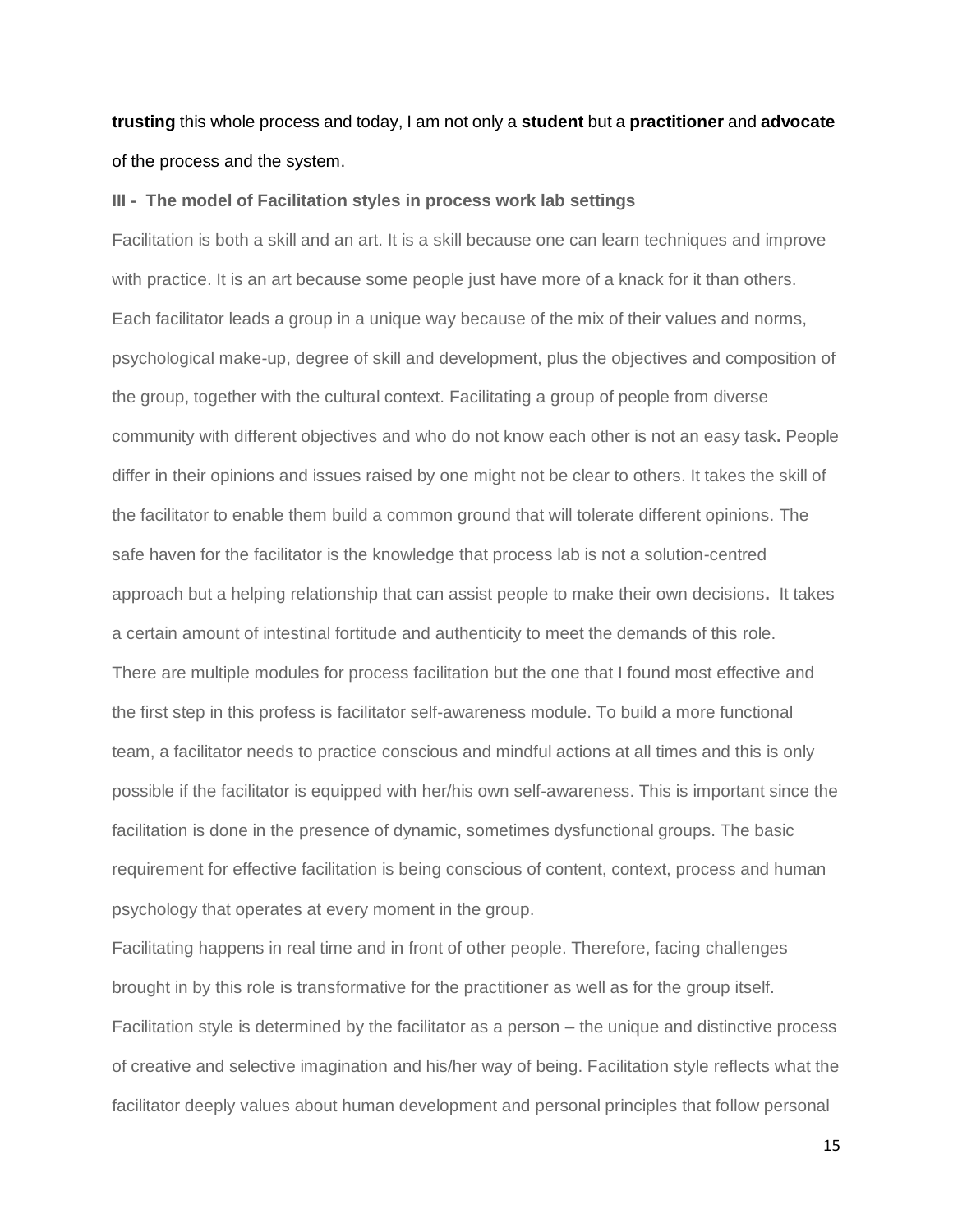values such as respect and authenticity. In my practice of facilitating labs, I am able to distinguish two different styles that I use and has seen many of my co-facilitators use the same style.

#### Authentic Self (Embedded Style) Facilitation

In this style, I have seen myself and others committed, highly energetic, humorous, talkative, peaceful as well as thoughtful. For me these are the traits of authentic style facilitation as these things don't change from one lab to the other or from one group to the other. They are what I have cultivated over a lifetime as what some people call personality, personal qualities or others call embedded patterns of behaviour. There are some of these general qualities of my authentic self that are modifiable when a group needs something different and I do this with a bit of intentionality. I have heard people describe my style as calm, well grounded, unobtrusive, depth and welcoming. Generally, these qualities serve most groups well but there are times when calmness does not work with the group. There are moments that I need to empathise, confront, challenge and even rescue. In other words, this style is not fixed but focussed on what the group wants.

#### Intentional (Cultivated) Style Facilitation

There are several other important qualities that needs be cultivated beyond the embedded style. In other words, while the embedded qualities are inborn or have become part of habit, intentional styles need be cultivated and practiced over time. I have learnt that such qualities include

#### Pace and energy

As a facilitator, though there's no prescribed rule of engagement in group, it is important to understand and keep the pace and energy of the group in mind right from the beginning. This awareness will enable you choose when to intervene to speed up the pace of the group (if required) and when to interven to bring more energy to the group.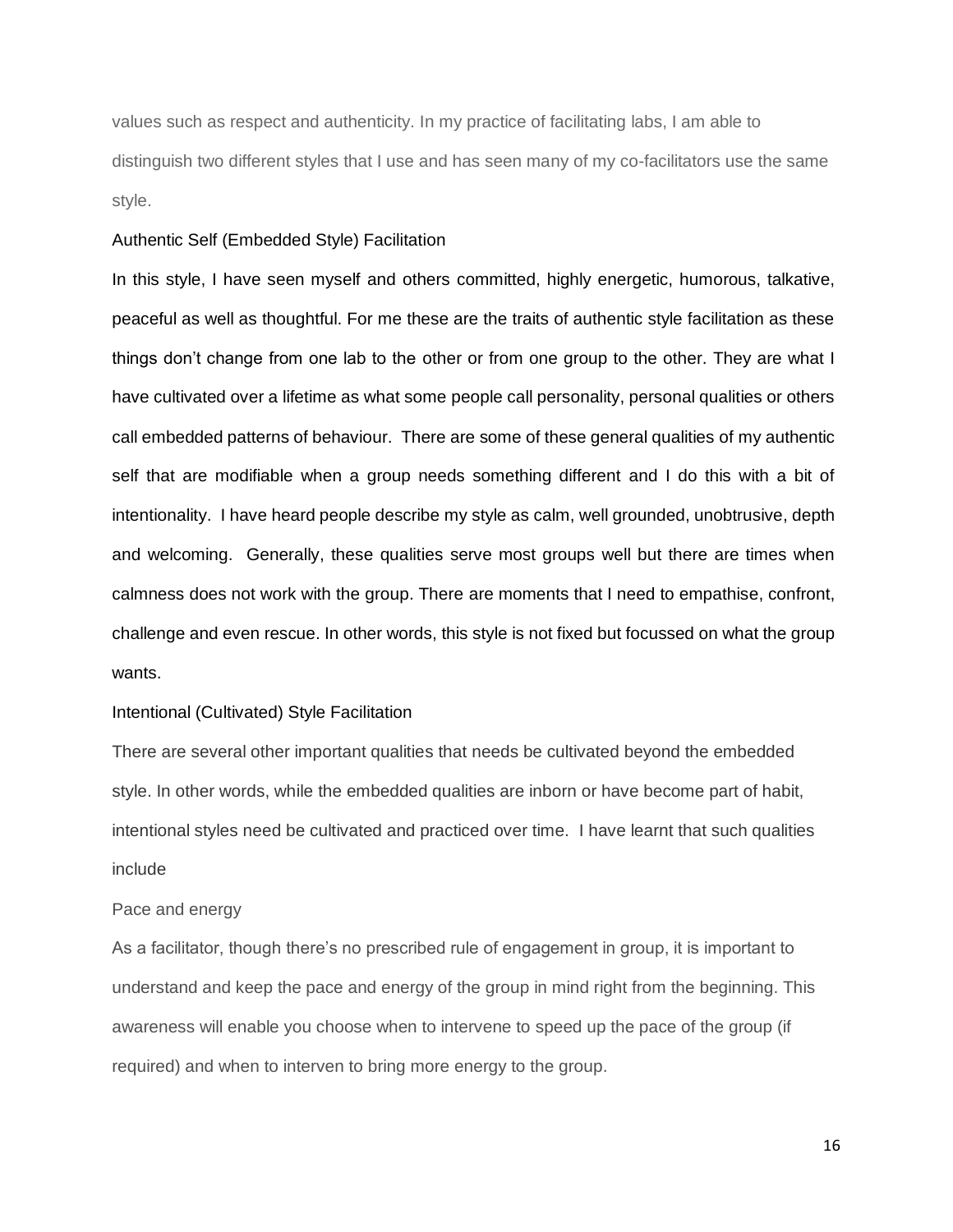## Tone of Voice/Facial Gestures

The tone of voice and facial expression are strong tools for intentional intervention. You can use these to mesmerise group members even in their resistance to participate or constant urge to dominate. But these cannot be faked.

#### Content Neutrality

Content neutrality enables you to focus on the here-and-now happenings in the group especially the behaviours displayed in discussing whatever the issue is. Many times, what is happening or spoken in the group is well known to the facilitator but content neutrality enables focus and unbiased intervention.

Transparency and Honesty

Modelling is a strong intervention by itself. Sharing feelings and locations by the facilitator has helped groups to come forward to work on their individual and collective issues. Transparency and honest is the key that will make one acceptable as well as imitated by the group.

#### **Possible Problems**

Some of the possible challenges of the T-Group methodology includes -

- The mismatch between organisational reality and the group reality in the 'here and now' make people anxious as to the back-home applicability of the learning in this space.
- Working in a group with strangers does not threaten anyone but working with colleagues does.
- Self-disclosure may recall past events and the associated feelings to the effect that the participant loses control.
- The system may open a chain of questions in the mind of the participants in relation to behaviours that have been accepted and practiced over time. Is there need for change? Is it possible to change? What will people say? What will be the gain or loss? All these and other questions bring more confusion to the participant than when he/she started.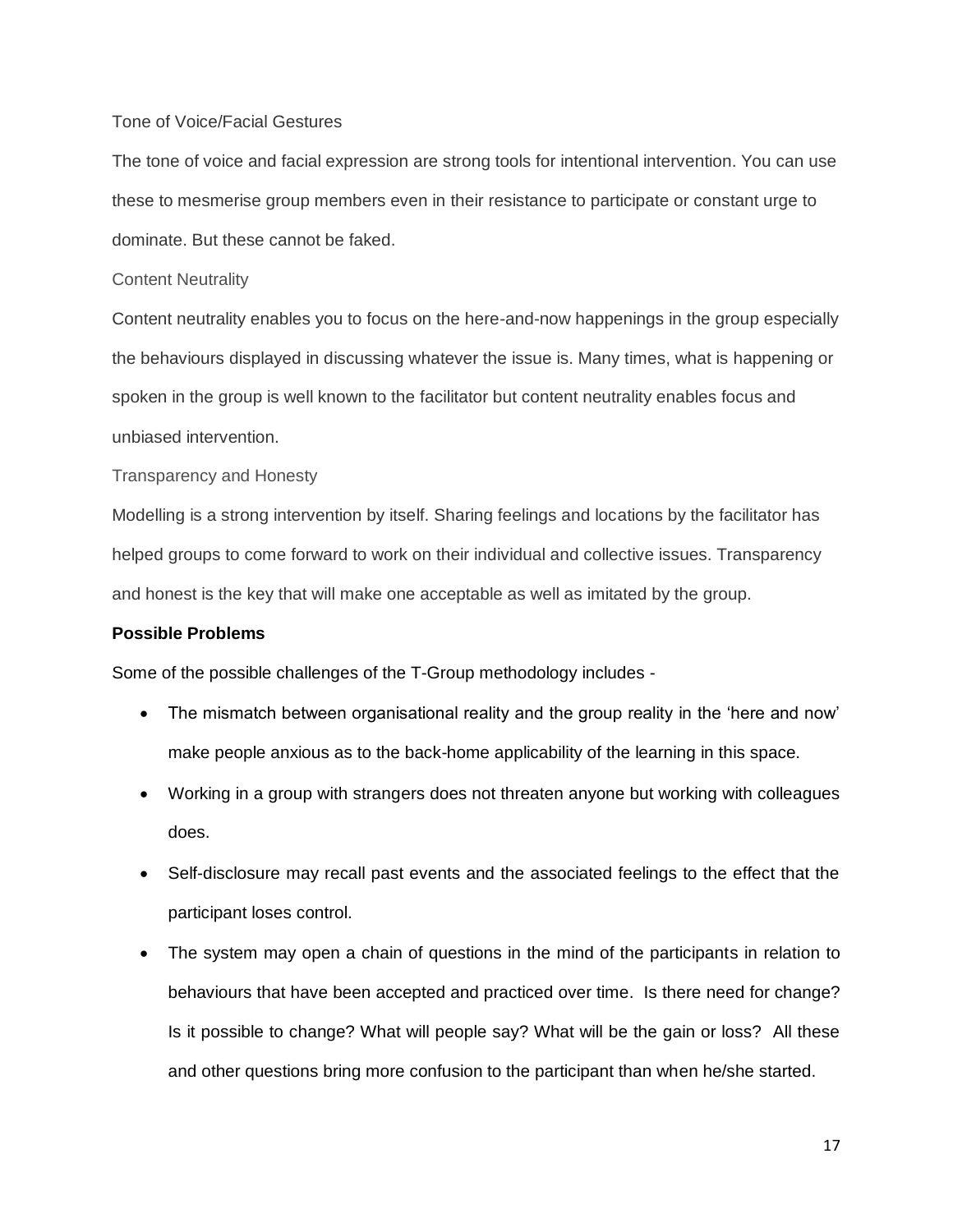- Openness among strangers may be easy but openness to known people may be difficult
- Lots of hold-backs may take place.
- Unwillingness on the side of the participant may be another difficulty especially when the participant is nominated. Sometimes there is apprehension that reports are sent directly to the organisation.

**IV. The dynamic interplay of Being with Environmental Relationships**

### **Root Cause Analysis**

As behaviour patterns have deep rooted causes, the individual may not be aware of the how and why of such behaviour. The diagram given below identifies some of the elements in self that can have an interplay with environmental relationships to affect behaviour. Observing several tendencies in the way people protect themselves or argue for their point of view or even defend/protect themselves, I became curious to look into some of the root causes of certain repeated behaviour observed in labs. The facilitator can work along with the individual and the group to explore these reasons based on the symptoms observed in the group.



## **Figure 5: Zeb and Manoj's Model of Dynamic Interplay of Being with Environmental Relationships**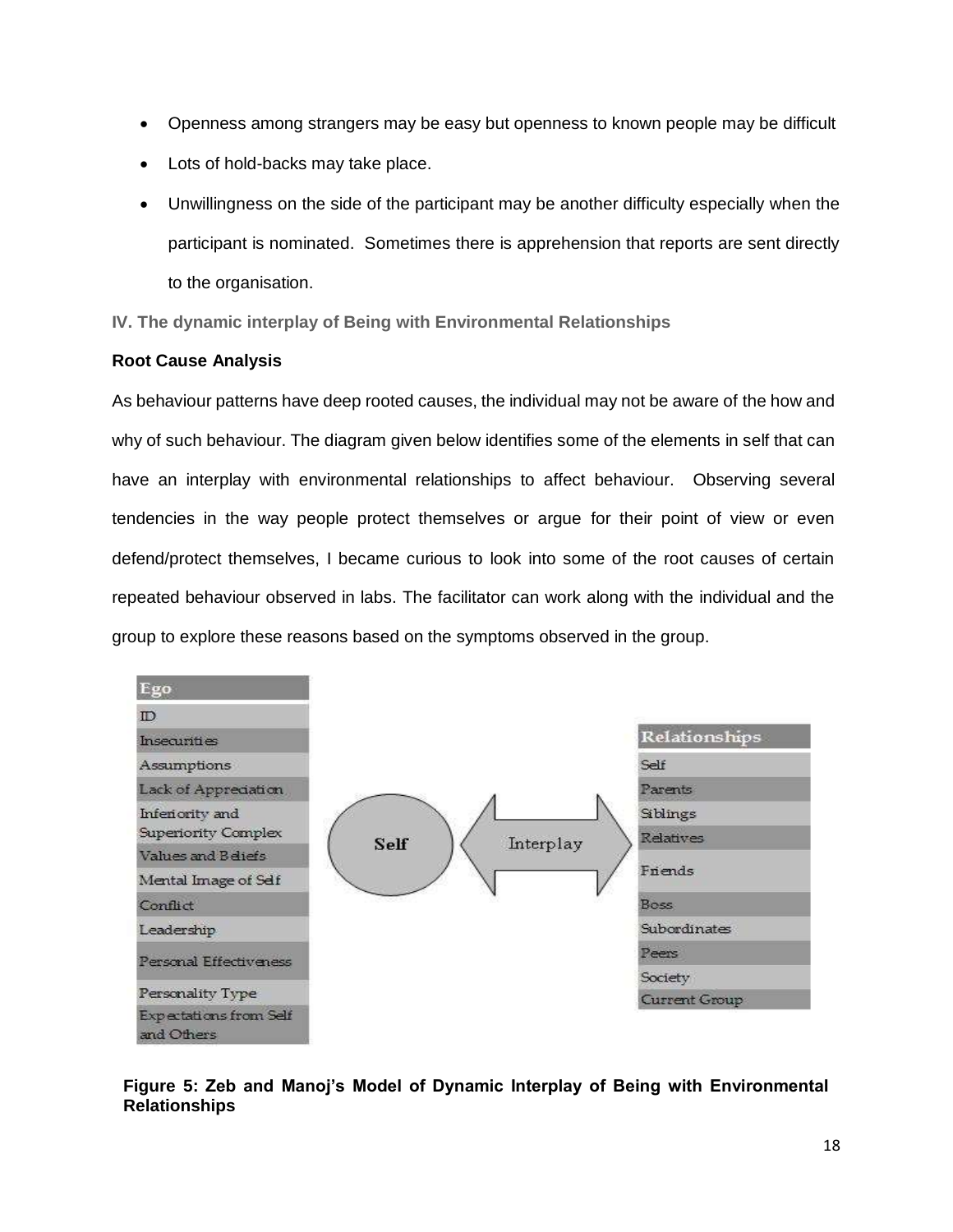Although it is difficult to predict the root cause for a particular behaviour however the diagram above can be a directional assistance for the exploration of different possibilities. There is no doubt that the 'Ego' plays a significant part in relationships because the 'Ego' is an internal drive while relationship is an external orientation. Obviously, the interplay of the 'Self' represented by the 'Ego' and manifestation through relationship orientation is apparent. What is clear in the above model is that there are two dimensions which can work together or against each other. When the two dimensions work together, the individual experiences "congruence" and when they work against each other, the individual experiences "incongruence". There is no doubt that everyone experiences this form of dichotomy from time to time but which is the dominant nature of the individual is what rules behaviour.

#### **Case II.**

A repeated uncanny expression of attraction between participants in a "cousin's lab" which nearly derailed the work I was doing for a company is a good illustration of the above model. A boss was not willing to accept his attraction to a female participant in the group but kept behaving in a way that was obvious to everyone that he was attracted. A male participant in the same employment category of the lady in question confronted this boss to come out clearly and make his intentions clear. When questioned, the participant claimed his attraction to the same lady and this kicked off a 'war of words' in the group. When the group looked at this case from the above model, it was discovered that the boss was suffering from his tainted ego at being questioned by a subordinate and the subordinate was incongruent by claiming his attraction towards the lady when his intention was to confront and wound the boss's ego. The processing of this incident brought so many things to light and the group finally celebrated this incident as having been the best moment of learning for the group.